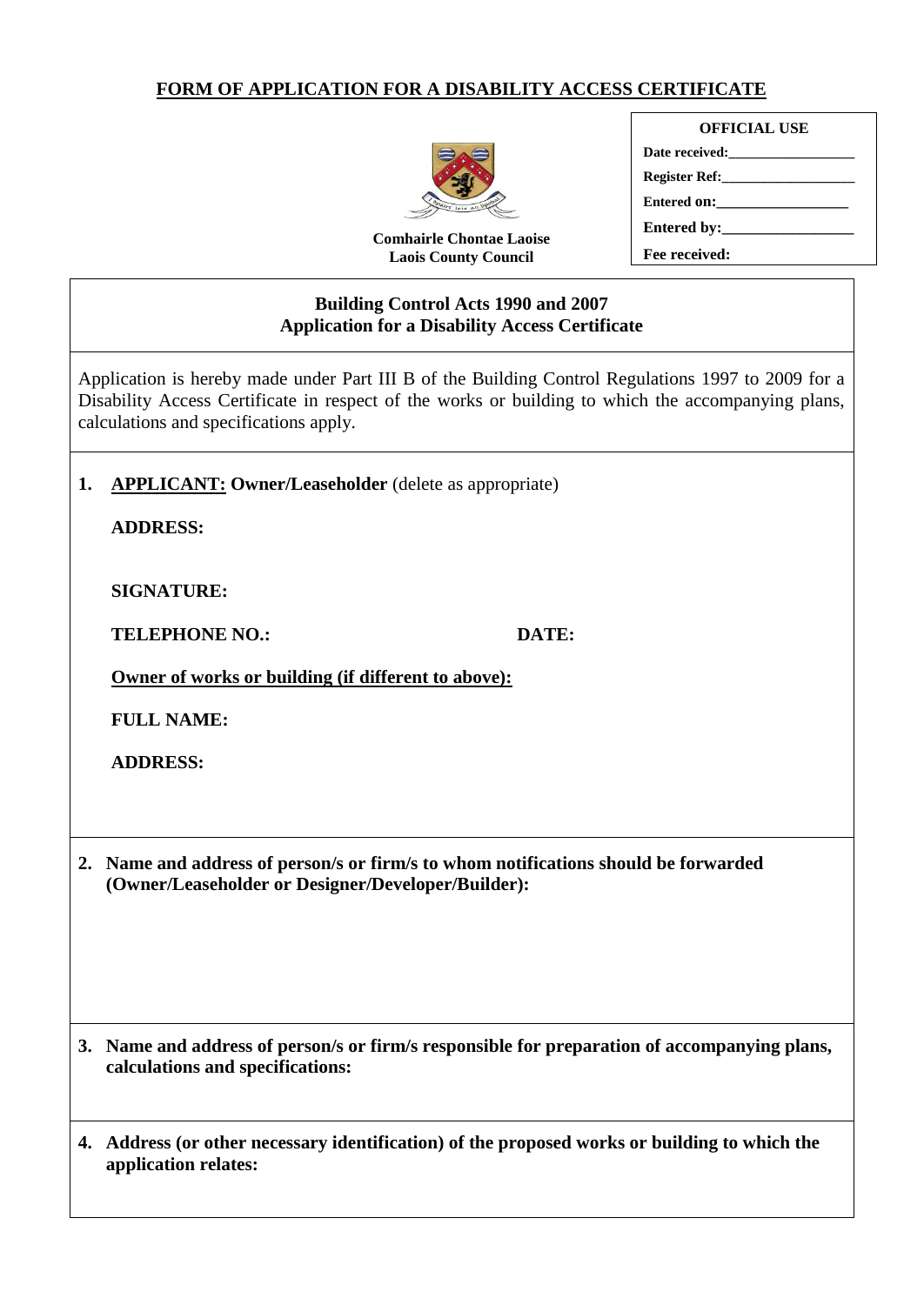| 5. | <b>Classification of works or building:</b>                                                                      |            |                  |  |
|----|------------------------------------------------------------------------------------------------------------------|------------|------------------|--|
|    | Construction of new building                                                                                     | <b>YES</b> | $\overline{NO}$  |  |
|    | Material alteration                                                                                              | <b>YES</b> | $\overline{NO}$  |  |
|    | Material change of use                                                                                           | <b>YES</b> | $\underline{NO}$ |  |
|    | Extension to a building                                                                                          | <b>YES</b> | N <sub>O</sub>   |  |
|    | Brief description of building:                                                                                   |            |                  |  |
|    |                                                                                                                  |            |                  |  |
| 6. | Use of proposed works or building:                                                                               |            |                  |  |
|    | (a) Existing use (where a change is proposed)                                                                    |            |                  |  |
|    | (b) New use                                                                                                      |            |                  |  |
|    |                                                                                                                  |            |                  |  |
|    | <b>7.</b> Has planning permission been applied for and granted for works or building?                            |            |                  |  |
|    | (a) Date permission was granted:                                                                                 |            |                  |  |
|    | (b) Planning permission No.:                                                                                     |            |                  |  |
|    | 8. In the case of:                                                                                               |            |                  |  |
|    | (a) Works involving the construction of a building, or a building the material use of which is<br>being changed- |            |                  |  |
|    | Site area (sq. metres):                                                                                          |            |                  |  |
|    | Number of basement storeys:                                                                                      |            |                  |  |
|    | Number of storeys above ground level:                                                                            |            |                  |  |
|    | Height of top floor above ground level (metres):                                                                 |            |                  |  |
|    | Floor area of building(sq. metres):                                                                              |            |                  |  |
|    | Total area of ground floor (sq. metres):                                                                         |            |                  |  |
|    | (b) Works involving an extension or the material alteration of a building:                                       |            |                  |  |
|    | Floor area of building extension (sq. metres):                                                                   |            |                  |  |
|    | Floor area of material alteration (sq. metres):                                                                  |            |                  |  |
|    |                                                                                                                  |            |                  |  |
|    | 9. Amount of Fee (accompanying this application): $\epsilon$                                                     |            |                  |  |

#### **THIS APPLICATION FORM IS TO BE ACCOMPANIED BY A COMPLETE AND CERTIFIED SET OF DRAWINGS FOR THE WORKS OF BUILDING.**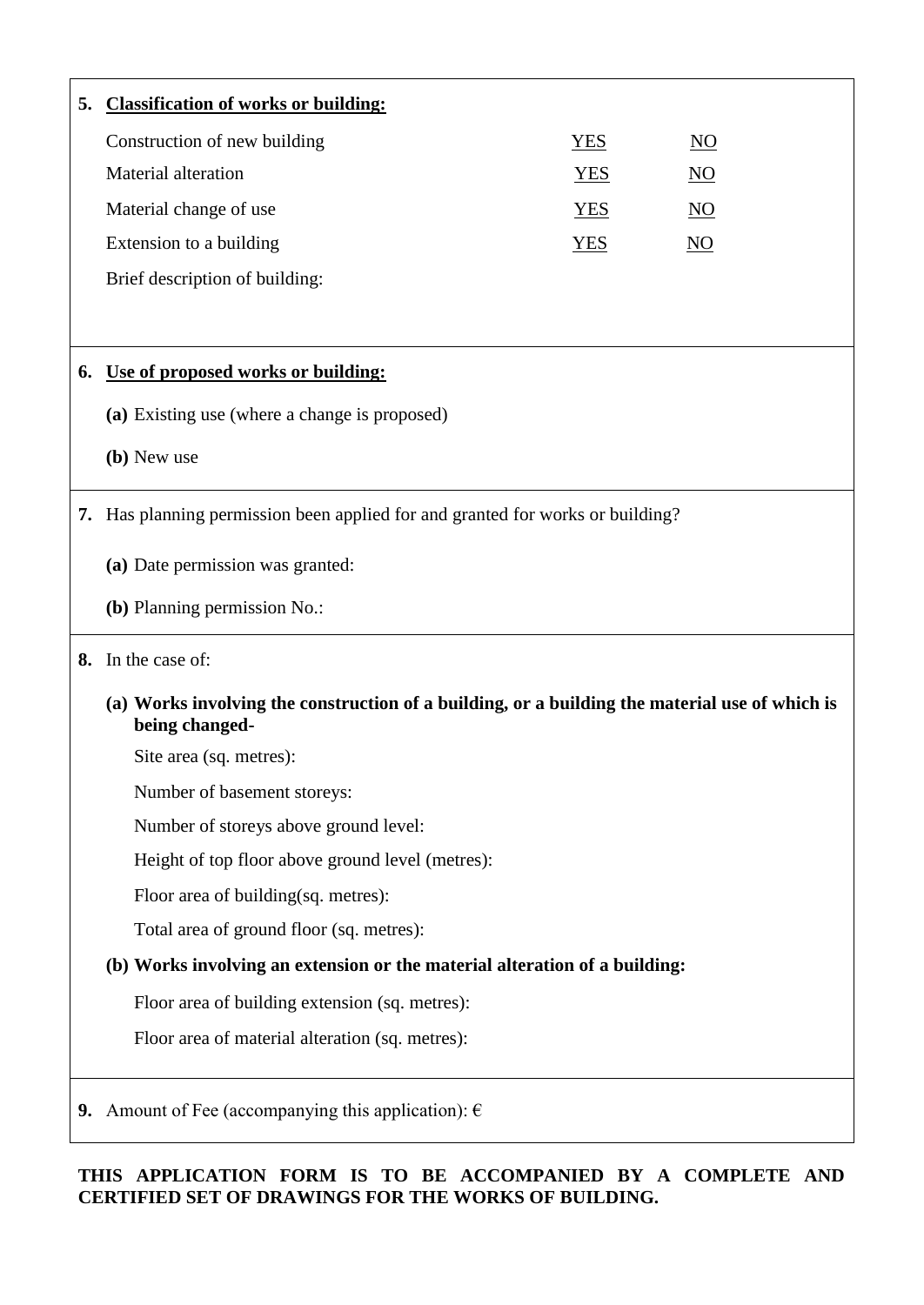# **48 [351]**

# *Article 20E(5)* **FORM OF REVISED DISABILITY ACCESS CERTIFICATE**

| <b>Building Control Acts 1990 and 2007</b><br><b>Revised Disability Access Certificate</b><br><b>Comhairle Chontae Laoise</b><br><b>Laois County Council</b>                                                                                                                                                                                                                                                                                                                                                                                                                            | <b>OFFICIAL USE</b><br>Register Ref: _______________ |  |  |  |
|-----------------------------------------------------------------------------------------------------------------------------------------------------------------------------------------------------------------------------------------------------------------------------------------------------------------------------------------------------------------------------------------------------------------------------------------------------------------------------------------------------------------------------------------------------------------------------------------|------------------------------------------------------|--|--|--|
|                                                                                                                                                                                                                                                                                                                                                                                                                                                                                                                                                                                         | (Applicant)                                          |  |  |  |
|                                                                                                                                                                                                                                                                                                                                                                                                                                                                                                                                                                                         |                                                      |  |  |  |
| Application for a Revised Disability Access Certificate (Ref. No.                                                                                                                                                                                                                                                                                                                                                                                                                                                                                                                       | $)$ for:                                             |  |  |  |
|                                                                                                                                                                                                                                                                                                                                                                                                                                                                                                                                                                                         |                                                      |  |  |  |
|                                                                                                                                                                                                                                                                                                                                                                                                                                                                                                                                                                                         |                                                      |  |  |  |
| Hereby certify that the works or building to which the application relates, if constructed in accordance with the plans,<br>calculations, specifications and particulars submitted, would comply with the requirements of Part M of the Second<br>Schedule to the Building Regulations 1997 to 2008. In considering this application, no assessment has been made as<br>to whether the works or building would comply with the other requirements of the Second Schedule to the Building<br>Regulations 1997 to 2008. This certificate is granted subject to the following conditions - |                                                      |  |  |  |
|                                                                                                                                                                                                                                                                                                                                                                                                                                                                                                                                                                                         |                                                      |  |  |  |
|                                                                                                                                                                                                                                                                                                                                                                                                                                                                                                                                                                                         |                                                      |  |  |  |
| <b>Senior Executive Officer/Town Clerk* (3)</b>                                                                                                                                                                                                                                                                                                                                                                                                                                                                                                                                         |                                                      |  |  |  |
| Directions for completing this form:-<br>1. Indicate nature of works or building to which the application applies.<br>Indicate address of works or building.<br>2.<br>Delete words which do not apply.<br><b>3.</b>                                                                                                                                                                                                                                                                                                                                                                     |                                                      |  |  |  |